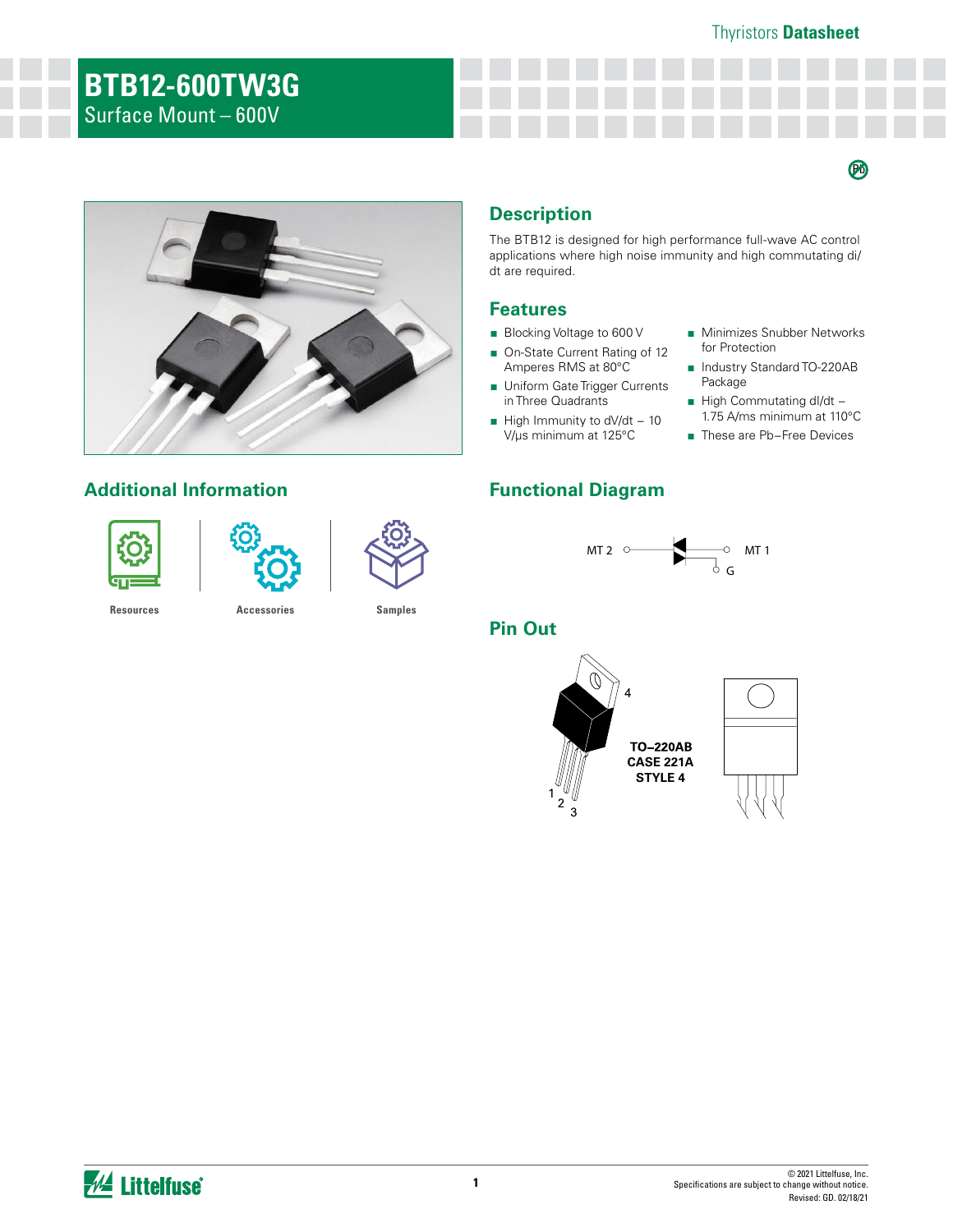## **Maximum Ratings** (TJ = 25°C unless otherwise noted)

| Rating                                                                                                       |               | Symbol                         | Value                                   | Unit               |
|--------------------------------------------------------------------------------------------------------------|---------------|--------------------------------|-----------------------------------------|--------------------|
| Peak Repetitive Off-State Voltage (Note 1)<br>(Gate Open, Sine Wave 50 to 60 Hz, $T_1 = -40^\circ$ to 110°C) | BTB12-600BW3G | $V_{DRM'}$<br>$\rm V_{_{RRM}}$ | 600                                     | V                  |
| On-State RMS Current (Full Cycle Sine Wave, 60 Hz, $T_c = 80^{\circ}$ C)                                     |               | <sup>1</sup> T (RMS)           | 12                                      | А                  |
| Peak Non-Repetitive Surge Current<br>(One Full Cycle Sine Wave, 60 Hz, $T_c = 25^{\circ}$ C)                 |               | 'TSM                           | 126                                     | Α                  |
| Circuit Fusing Consideration ( $t = 8.3$ ms)                                                                 |               | $ ^{2}$ t                      | 66                                      | A <sup>2</sup> sec |
| Non-Repetitive Surge Peak Off-State Voltage<br>$(T_{1} = 25^{\circ}C, t = 10 \text{ ms})$                    |               | $V_{DSM}/V_{BSM}$              | $\rm V_{\rm DSM}/V_{\rm RSM}$<br>$+100$ | V                  |
| Peak Gate Current ( $T_{\parallel}$ = 110°C, t = 20µs)                                                       |               | 'GM                            | 4.0                                     | W                  |
| Peak Gate Power (Pulse Width $\leq 1.0$ µs, T <sub>c</sub> = 80°C)                                           |               | $P_{GM}$                       | 20                                      | W                  |
| Average Gate Power ( $T = 110^{\circ}$ C)                                                                    |               | $P_{G(AV)}$                    | 1.0                                     | W                  |
| Operating Junction Temperature Range                                                                         |               |                                | $-40$ to $+110$                         | $^{\circ}C$        |
| Storage Temperature Range                                                                                    |               | stg                            | $-40$ to $+150$                         | °C                 |

Stresses exceeding Maximum Ratings may damage the device. Maximum Ratings are stress ratings only. Functional operation above the Recommended Operating Conditions is not implied. Extended exposure to stresses above the Recommended Operating Conditions may affect device reliability.

1. V<sub>DRM</sub> and V<sub>ERM</sub> for all types can be applied on a continuous basis. Ratings apply for zero or negative gate voltage; however, positive gate voltage shall not be applied concurrent with negative potential on the anode.

## **Thermal Characteristics**

| Rating                                                                         |                                              | Symbol                                                             | Value     | Unit    |
|--------------------------------------------------------------------------------|----------------------------------------------|--------------------------------------------------------------------|-----------|---------|
| Thermal Resistance,                                                            | Junction-to-Case (AC)<br>Junction-to-Ambient | $\mathsf{R}_{\scriptscriptstyle\Theta\text{JC}}$<br>$R_{\theta$ JA | 1.8<br>60 | °C/W    |
| Maximum Lead Temperature for Soldering Purposes, 1/8" from case for 10 seconds |                                              |                                                                    | 260       | $\circ$ |

### **Electrical Characteristics - OFF** (TJ = 25°C unless otherwise noted ; Electricals apply in both directions)

| <b>Characteristic</b>            |                  | Symbol | Min                      | <b>Typ</b> | <b>Max</b> | Unit |
|----------------------------------|------------------|--------|--------------------------|------------|------------|------|
| Peak Repetitive Blocking Current | $= 25^{\circ}$ C | 'DRM'  | $\overline{\phantom{0}}$ | $\sim$     | 0.005      |      |
| $(VD = VDRM = VRRM; Gate Open)$  | $= 110^{\circ}C$ | 'RRM   |                          | $\sim$     | 1.0        | mА   |

### **Electrical Characteristics - ON** (TJ = 25°C unless otherwise noted; Electricals apply in both directions)

| <b>Characteristic</b>                                                         |                | Symbol          | <b>Min</b>               | <b>Typ</b>               | <b>Max</b>       | Unit |
|-------------------------------------------------------------------------------|----------------|-----------------|--------------------------|--------------------------|------------------|------|
| Forward On-State Voltage (Note 2) $(I_{\tau_{M}} = \pm 17$ A Peak)            |                | V <sub>TM</sub> |                          | $\overline{\phantom{m}}$ | 1.55             | V    |
|                                                                               | $MT2(+), G(+)$ |                 | 1.2                      | $\overline{\phantom{m}}$ | 5.0              | mA   |
| Gate Trigger Current (Continuous dc) $(V_n = 12 V, R_1 = 30 \Omega)$          | $MT2(+), G(-)$ | $I_{GT}$        | 1.2                      | -                        | 5.0              |      |
|                                                                               | $MT2(-), G(-)$ |                 | 1.2                      | $\overline{\phantom{m}}$ | 5.0              |      |
| Holding Current ( $V_p = 12$ V, Gate Open, Initiating Current = $\pm 100$ mA) |                | Iн              | $\overline{\phantom{m}}$ | $\overline{\phantom{m}}$ | 10 <sup>10</sup> | mA   |
|                                                                               | $MT2(+), G(+)$ |                 | -                        | $\overline{\phantom{0}}$ | 15               | mA   |
| Latching Current ( $V_p = 1.2$ V, $I_q = 7.5$ mA)                             | $MT2(+), G(-)$ |                 | -                        |                          | 15               |      |
|                                                                               | $MT2(-), G(-)$ |                 | -                        | $\overline{\phantom{0}}$ | 15               |      |
|                                                                               | $MT2(+), G(+)$ |                 | 0.5                      | $\overline{\phantom{m}}$ | 1.3              |      |
| Gate Trigger Voltage ( $V_p = 12$ V, R <sub>1</sub> = 30 $\Omega$ )           | $MT2(+), G(-)$ | $V_{GT}$        | 0.5                      | $\overline{\phantom{m}}$ | 1.3              | V    |
|                                                                               | $MT2(-), G(-)$ |                 | 0.5                      |                          | 1.3              |      |
|                                                                               | $MT2(+), G(+)$ |                 | 0.2                      | $\qquad \qquad -$        |                  |      |
| Gate Non-Trigger Voltage $(T_1 = 110^{\circ}C)$                               | $MT2(+), G(-)$ | $V_{GD}$        | 0.2                      | $-$                      |                  | V    |
|                                                                               | $MT2(-), G(-)$ |                 | 0.2                      |                          |                  |      |

**2.** Indicates Pulse Test: Pulse Width ≤ 2.0 ms, Duty Cycle ≤ 2%.

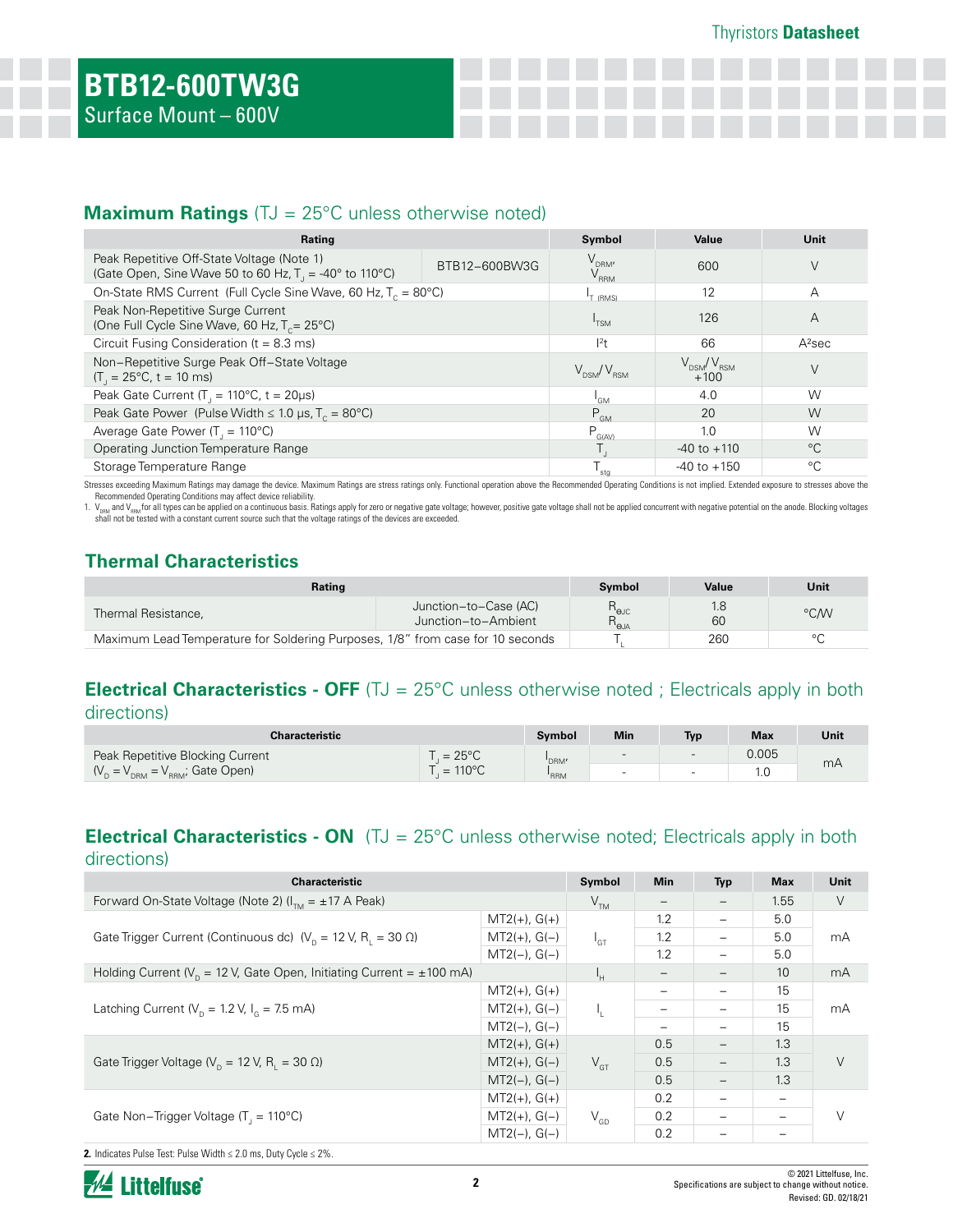Thyristors **Datasheet**

## **Dynamic Characteristics**

| <b>Characteristic</b>                                                                                                                       | Symbol   | <b>Min</b> | Typ                      | <b>Max</b> | Unit      |
|---------------------------------------------------------------------------------------------------------------------------------------------|----------|------------|--------------------------|------------|-----------|
| Rate of Change of Commutating Current, See Figure 10.<br>(Gate Open, $T_1 = 125^{\circ}C$ , No Snubber)                                     | (dI/dt)c | 1.75       |                          |            | A/ms      |
| Critical Rate of Rise of On-State Current<br>$(T_{\parallel} = 125^{\circ}C, f = 120 Hz, I_{\odot} = 2 \times I_{\odot}t$ tr $\leq 100$ ns) | dl/dt    |            | $\overline{\phantom{0}}$ | 45         | $A/\mu s$ |
| Critical Rate of Rise of Off-State Voltage<br>$(V_{p} = 0.66 \times V_{p}$ Exponential Waveform, Gate Open, T <sub>1</sub> = 125°C)         | dV/dt    | 10         | -                        |            | V/µs      |

## **Voltage Current Characteristic of SCR**

| Symbol           | <b>Parameter</b>                          |
|------------------|-------------------------------------------|
| $\rm V_{_{DRM}}$ | Peak Repetitive Forward Off State Voltage |
| I<br>DRM         | Peak Forward Blocking Current             |
| $\rm V_{_{RRM}}$ | Peak Repetitive Reverse Off State Voltage |
| $I_{\rm RRM}$    | Peak Reverse Blocking Current             |
| V <sub>TM</sub>  | Maximum On State Voltage                  |
| ı.,              | <b>Holding Current</b>                    |



## **Quadrant Definitions for a Triac**

All polarities are referenced to MT1.

With in phase signals (using standard AC lines) quadrants I and III are used



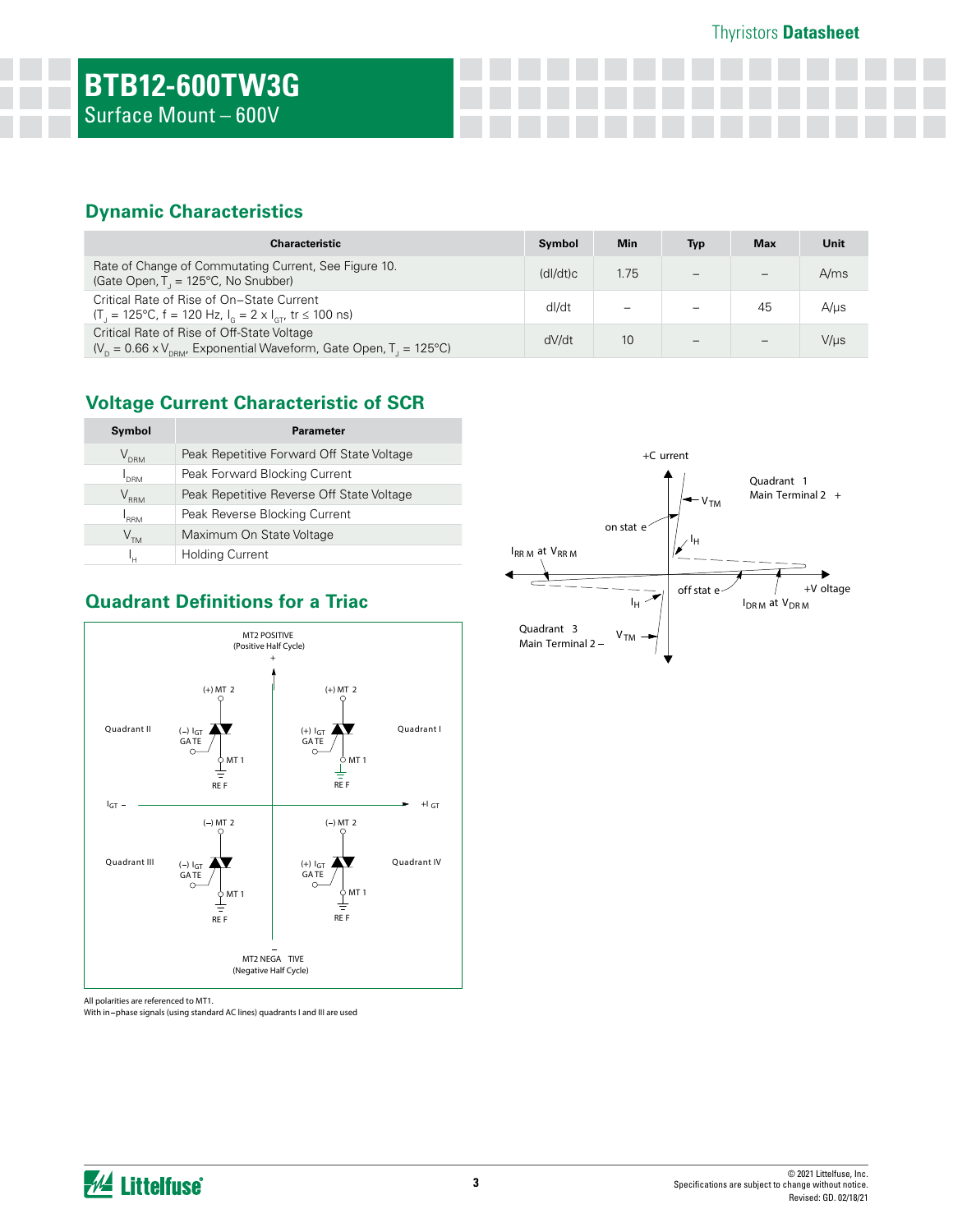#### Thyristors **Datasheet**



#### **Figure 3. On−State Characteristics**



**Figure 1. RMS Current Derating Figure 2. On-State Power Dissipation**



#### **Figure 4. Thermal Response**





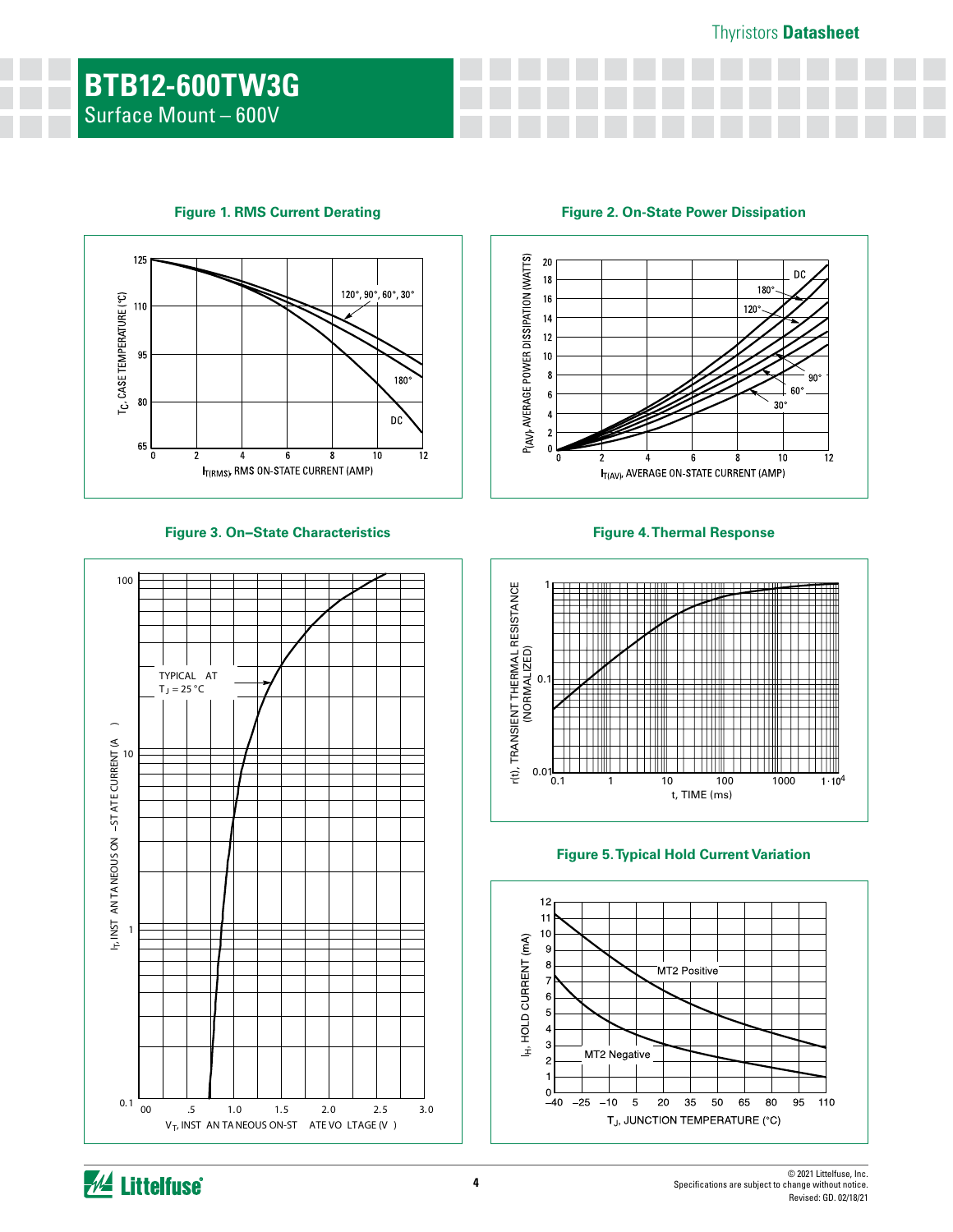

#### **Figure 6. Typical Gate Trigger Current Variation Figure 7. Typical Gate Trigger Voltage Variation**





**Figure 8. Typical Latching Current Variation Figure 9. Critical Rate of Rise of Off-State Voltage (Exponential Waveform)**







**Note:** Component values are for verification of rated (di/dt)c. See AN1048 for additional information